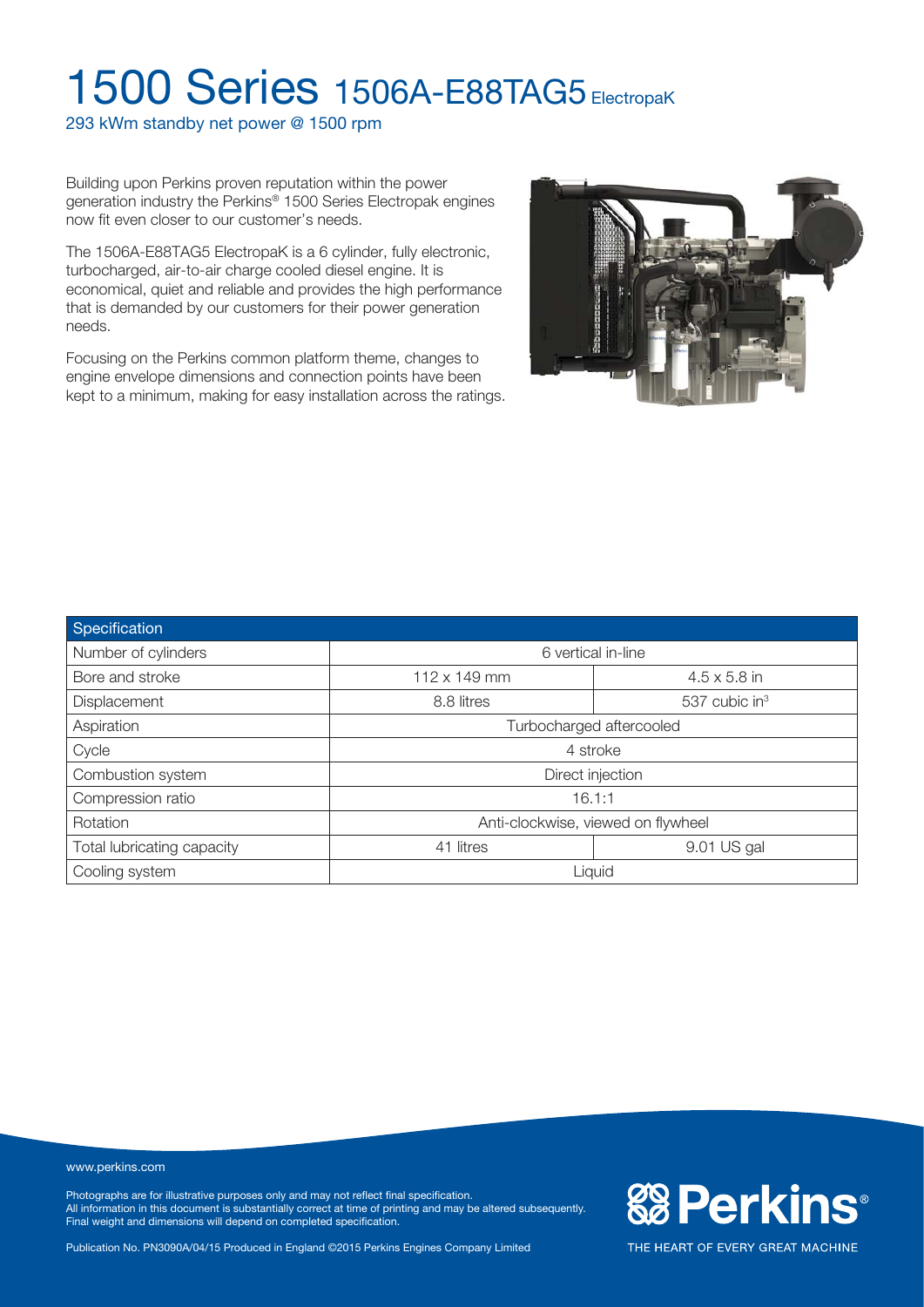293 kWm standby net power @ 1500 rpm

#### Features and benefits

#### Dependable power

- The 1506A-E88TAG5 delivers greater productivity through an improved power to weight ratio
- The world-class power density has been achieved from an 8.8 litre turbocharged engine using a hydraulic actuated unit injection (HEUI) fuel system; making this engine robust for all markets due to its ability to cope with the variation of fuel quality around the world
- In its class, the 1506A-E88TAG5 has been designed to provide dependable power even in extreme ambient climates

#### Low operating costs

- Oil change service intervals are set at 500 hours as standard
- Designed to provide low cost of ownerhsip, simple maintenance and reduced downtime
- 12 months unlimited warranty with 24 months on Major items. For low use applications <500 hours per year warranty is extended by a further 12 months. See Perkins Warranty Policy for further details
- Extended Service Contracts protect and plan the cost of ownership Go to www.perkins.com/esc for more information

#### Flexibility

- The 1506-E88TAG5 has been designed to hit the power node requirements of our customers
- Switchability functionality from 50 Hz/1500 rpm to 60 Hz/1800 rpm and vice versa is available to provide greater flexibility for frequency selection

#### World class product support

- <sup>l</sup> Our experienced global network of distributors and dealers, fully trained engine experts deliver total service support around the clock, 365 days a year. They have a comprehensive suite of web based tools at their disposal, covering technical information, parts identification and ordering systems, all dedicated to maximising the productivity of your engine
- Perkins actively pursues product support excellence by insisting our distribution network invest in their territory to provide customers with a consistent quality of support across the globe
- <sup>l</sup> Throughout the entire life of a Perkins engine, we provide access to genuine OE specification parts giving 100% reassurance that you receive the very best in terms of quality for lowest possible cost, wherever your Perkins powered machine is operating in the world
- To find your local distributor: www.perkins.com/distributor

www.perkins.com

Photographs are for illustrative purposes only and may not reflect final specification. All information in this document is substantially correct at time of printing and may be altered subsequently. Final weight and dimensions will depend on completed specification.



Publication No. PN3090A/04/15 Produced in England ©2015 Perkins Engines Company Limited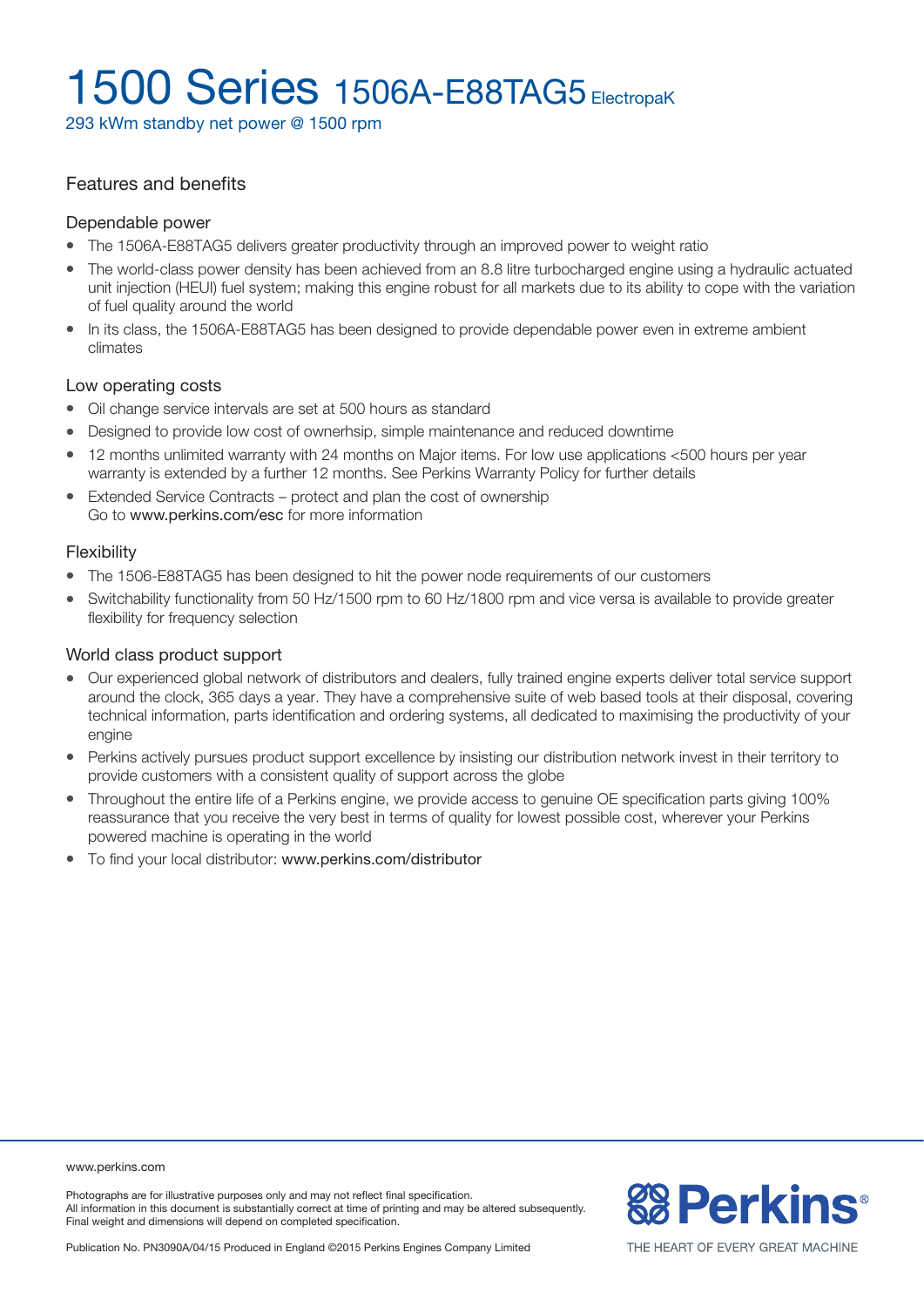293 kWm standby net power @ 1500 rpm

### Technical information

#### Air inlet system

• Mounted air filter and turbocharger

#### Fuel system

- HEUI fuel system with full authority electronic control
- Electronic governing to ISO 8528-5 with stand-alone isochronous and load-sharing capabilities
- Fuel filter, fuel transfer pump, fuel priming pump
- Spin on primary, secondary and water filter separator

#### Lubrication system

- Wet full aluminium sump with filler and dipstick
- Full-flow spin-on filters
- Oil pump, gear driven

#### Cooling system

- Thermostatically controlled with belt driven, circulating pump and belt-drive fan
- Mounted belt driven pusher fan
- Radiator supplied loose with all guards and pipes
- Air-to-air charge cooler incorporated in radiator

#### Electrical equipment

- 24V starter motor and 24V, 45 amp alternator with DC output
- Electronic Control Module (ECM) mounted on engine with wiring looms and sensors

#### Flywheel and housing

- High inertia flywheel to SAE 1 J620 Size 355.6 mm (14 in)
- Aluminium SAE 1 flywheel housing

#### **Mountings**

• Front engine mounting bracket

#### www.perkins.com

Photographs are for illustrative purposes only and may not reflect final specification. All information in this document is substantially correct at time of printing and may be altered subsequently. Final weight and dimensions will depend on completed specification.

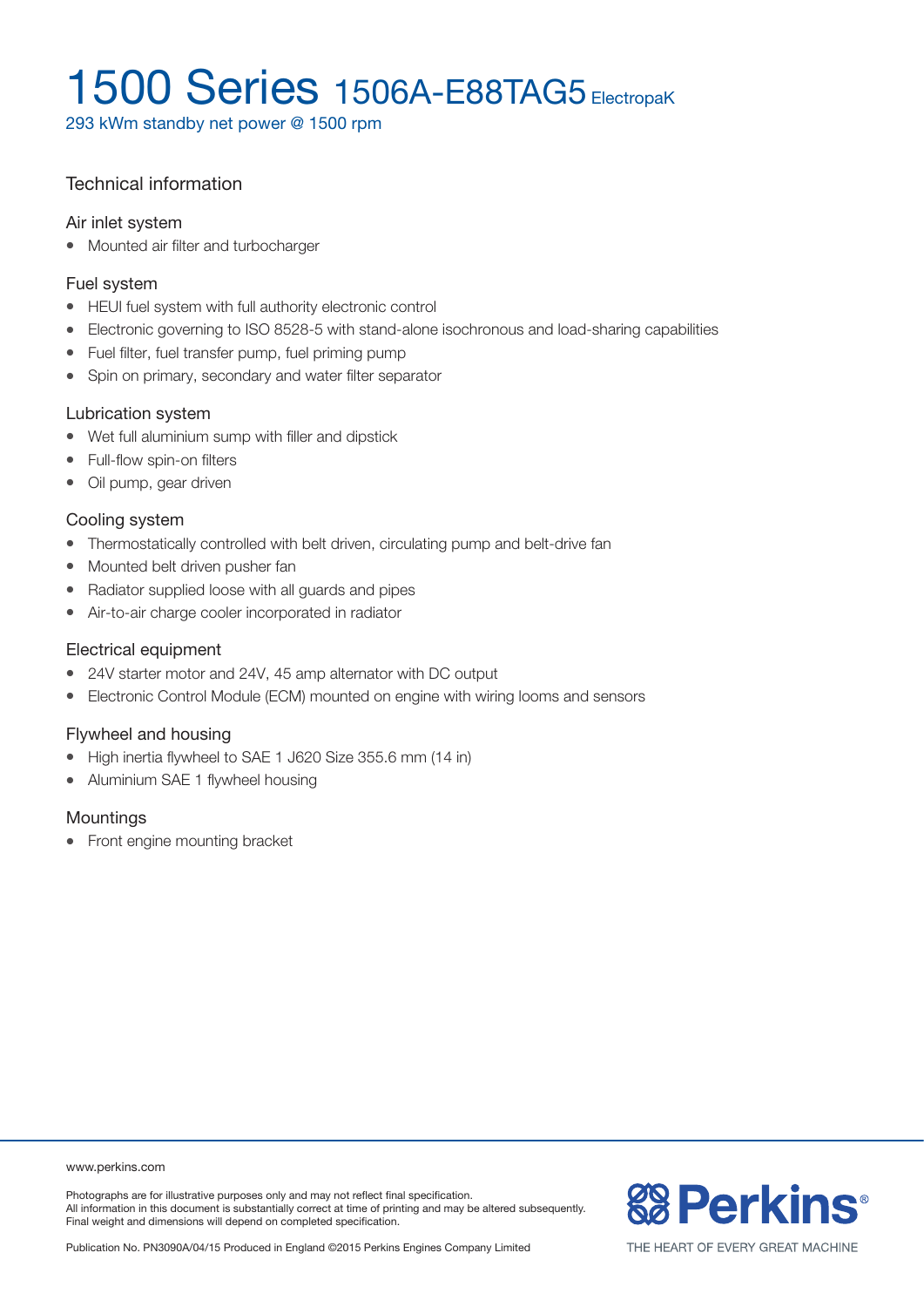293 kWm standby net power @ 1500 rpm





| Engine package weights and dimensions |         |           |  |  |  |
|---------------------------------------|---------|-----------|--|--|--|
| Length (including air cleaner)        | 2032 mm | 80 in     |  |  |  |
| Width                                 | 1091 mm | 43 in     |  |  |  |
| Height                                | 1320 mm | $52$ in   |  |  |  |
| Weight (dry)                          | 1183 kg | $2608$ lb |  |  |  |

www.perkins.com

Photographs are for illustrative purposes only and may not reflect final specification. All information in this document is substantially correct at time of printing and may be altered subsequently. Final weight and dimensions will depend on completed specification.

**&B Perkins®** 

Publication No. PN3090A/04/15 Produced in England ©2015 Perkins Engines Company Limited